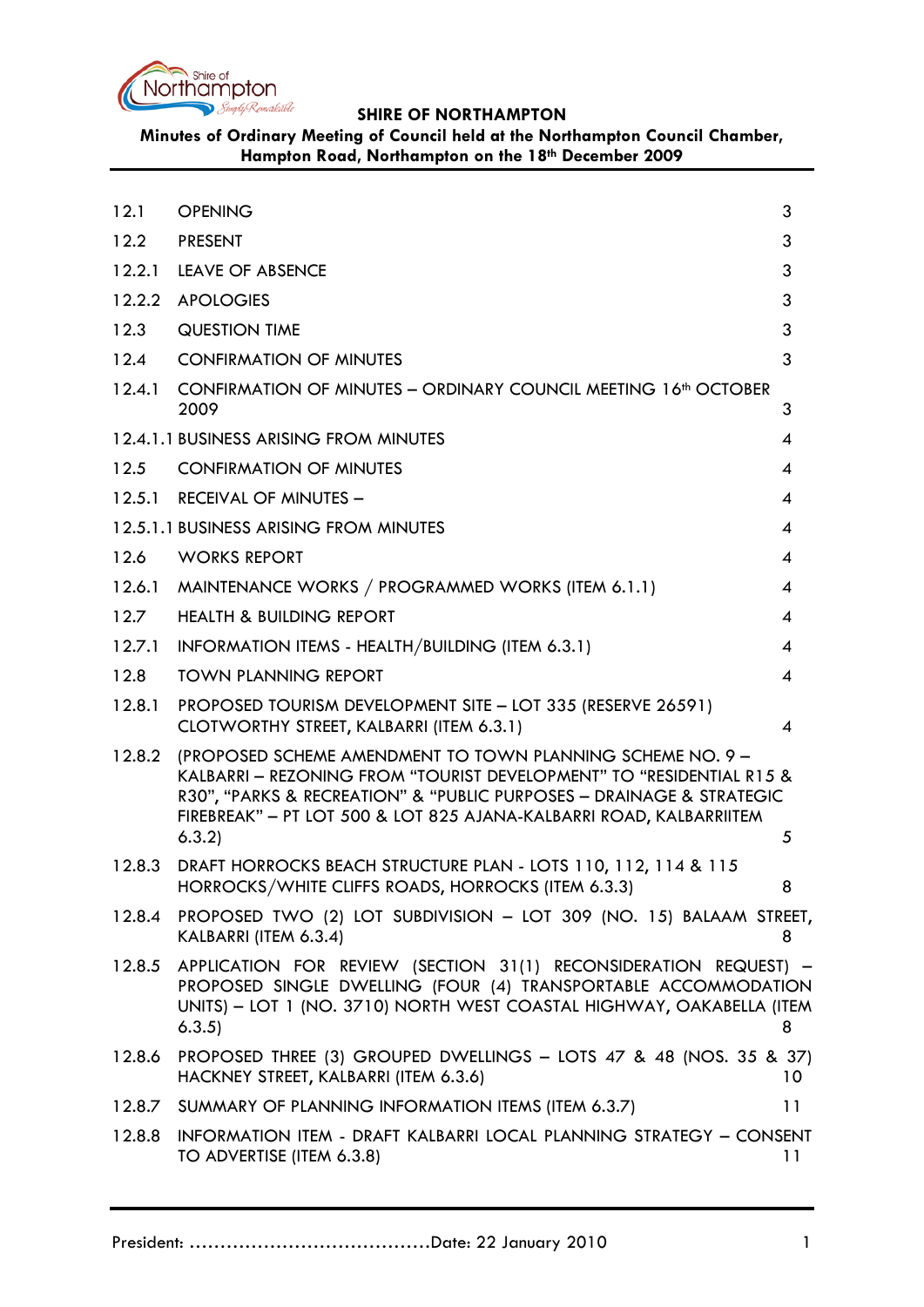

**Minutes of Ordinary Meeting of Council held at the Northampton Council Chamber, Hampton Road, Northampton on the 18th December 2009**

| 12.9   | <b>FINANCE REPORT</b>                                                       | 11 |
|--------|-----------------------------------------------------------------------------|----|
| 12.9.1 | ACCOUNTS FOR PAYMENT (ITEM 6.4.1)                                           | 11 |
| 12.9.2 | MONTHLY FINANCIAL STATEMENTS (ITEM 6.4.2)                                   | 11 |
| 12.9.3 | AUDIT SERVICES(ITEM 6.4.3)                                                  | 12 |
| 12.10  | ADMINISTRATION AND CORPORATE REPORT                                         | 12 |
|        | 12.10.1 KALBARRI OVAL - BOUNDARY UPGRADE (ITEM 6.5.1)                       | 12 |
|        | 12.10.2 NORTHAMPTON WORKS DEPOT - UPDATE (ITEM 6.5.2)                       | 12 |
| 6.5.3  | 12.10.3NOMINATION FOR PREMIERS AUSTRALIA DAY ACTIVE CITIZENSHIP AWARD (ITEM | 13 |
|        | 12.10.4 REGIONAL ROAD GROUP FUNDING 2010/2011 (ITEM 6.5.4)                  | 13 |
|        | 12.10.5 AUTHORISED OFFICER - RANGER (ITEM 6.5.5)                            | 13 |
|        | 12.10.6 CHIEF FIRE CONTROL OFFICER (ITEM 6.5.6)                             | 14 |
|        | 12.10.7 BINNU HALL (ITEM 6.5.7)                                             | 14 |
|        | 12.10.8 NORTHAMPTON COMMUNITY CENTRE REDEVELOPMENT (ITEM 6.5.8)             | 14 |
|        | 12.10.9 KALBARRI BOAT RAMP - PROPOSED GROYNE (ITEM 6.5.9)                   | 15 |
|        | 12.10.10 LOCAL GOVERNMENT REFORM (ITEM 6.5.12)                              | 15 |
| 12.11  | <b>PRESIDENTS REPORT</b>                                                    | 15 |
|        | 12.12 DEPUTY PRESIDENTS REPORT                                              | 15 |
|        | 12.13 COUNCILLORS REPORT                                                    | 15 |
|        | 12.13.1 CR B CRIPPS                                                         | 15 |
|        | 12.13.2 CR P GLIDDON                                                        | 16 |
|        | 12.13.3 CR J BOOTH                                                          | 16 |
|        | 12.13.3 CR J PENN                                                           | 16 |
|        | 12.13.3 CR G LEGGETT                                                        | 16 |
| 12.14  | <b>INFORMATION BULLETIN</b>                                                 | 16 |
| 12.15  | <b>NEW ITEMS OF BUSINESS</b>                                                | 16 |
| 12.16  | NEXT MEETING OF COUNCIL                                                     | 16 |
| 12.17  | <b>CLOSURE</b>                                                              | 17 |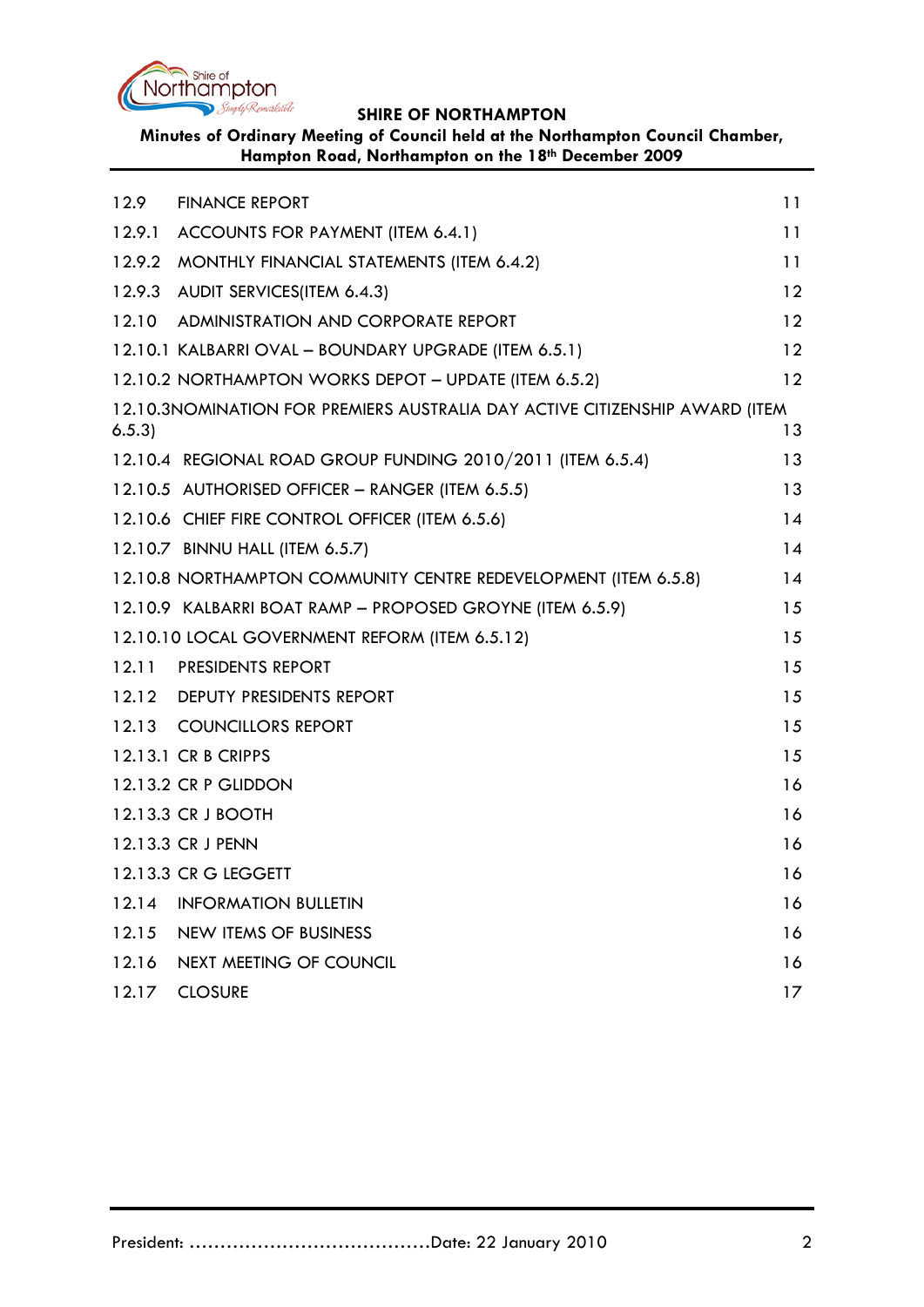

**Minutes of Ordinary Meeting of Council held at the Northampton Council Chamber, Hampton Road, Northampton on the 18th December 2009**

#### **12.1 OPENING**

The President thanked all members present for their attendance, welcomed all new Councillors and declared the meeting open at 1.00pm.

### <span id="page-2-0"></span>**12.2 PRESENT**

| Cr G Wilson                | President                                     | Northampton Ward |
|----------------------------|-----------------------------------------------|------------------|
|                            | Cr L Parker (entered 1.42pm) Deputy President | Kalbarri Ward    |
| Cr T Carson                |                                               | Northampton Ward |
| Cr B Cripps                |                                               | Northampton Ward |
| Cr G Leggett               |                                               | Northampton Ward |
| $CrO$ Simkin               |                                               | Northampton Ward |
| Cr S Stock-Standen         |                                               | Northampton Ward |
| Cr S Penn                  |                                               | Kalbarri Ward    |
| Cr J Booth                 |                                               | Kalbarri Ward    |
| Cr P Gliddon               |                                               | Kalbarri Ward    |
| Mr Garry Keeffe            | <b>Chief Executive Officer</b>                |                  |
| Mr Jamie Criddle           | Deputy Chief Executive Officer                |                  |
| <b>Mrs Hayley Williams</b> | <b>Principal Town Planner</b>                 |                  |
| Mr Glenn Bangay            | EHO/Building Surveyor                         |                  |

#### <span id="page-2-1"></span>**12.2.1 LEAVE OF ABSENCE**

Nil.

#### <span id="page-2-2"></span>**12.2.2 APOLOGIES**

Nil.

#### <span id="page-2-3"></span>**12.3 QUESTION TIME**

There was a member of the public present but no questions were put to the Council.

#### <span id="page-2-5"></span><span id="page-2-4"></span>**12.4 CONFIRMATION OF MINUTES**

### 12.4.1 CONFIRMATION OF MINUTES - ORDINARY COUNCIL MEETING 20<sup>th</sup> NOVEMBER 2009

Moved Cr GLIDDON, seconded Cr SIMKIN

That the minutes of the Ordinary Meeting of Council held on the 20<sup>th</sup> November 2009 be confirmed as a true and correct record subject to the following amendments: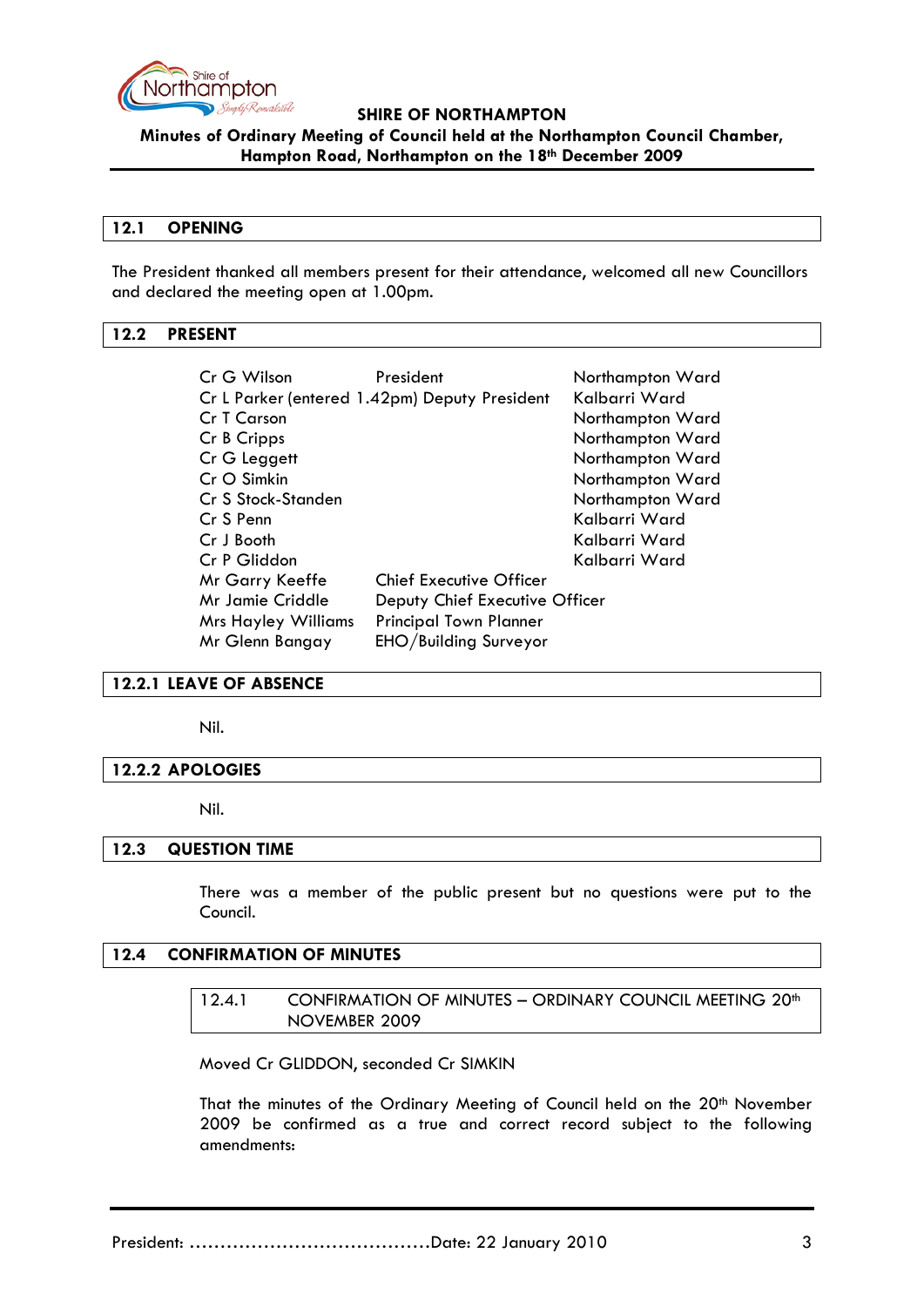

## **Minutes of Ordinary Meeting of Council held at the Northampton Council Chamber, Hampton Road, Northampton on the 18th December 2009**

• Minutes 11.7.4 – point 6. Change the word "dispose" to "disposal".

CARRIED 9/0

12.4.1.1 BUSINESS ARISING FROM MINUTES

Nil.

# <span id="page-3-1"></span><span id="page-3-0"></span>**12.5 RECEIVAL OF MINUTES**

### 12.5.1 RECEIVAL OF MINUTES – KALBARRI AERODROME (NORTHAMPTON SHIRE) COMMITTEE HELD ON 7TH DECEMBER 2009

Moved Cr GLIDDON, seconded Cr SIMKIN

That the minutes of the Kalbarri Aerodrome (Northampton Shire) Committee held on the 7<sup>th</sup> December 2009 be received.

CARRIED 9/0

12.5.1.1 BUSINESS ARISING FROM MINUTES

Nil

**12.6 WORKS REPORT**

12.6.1 MAINTENANCE WORKS/PROGRAMMED WORKS (ITEM 6.1.1)

Noted.

## **12.7 HEALTH & BUILDING REPORT**

12.7.1 INFORMATION ITEMS – HEALTH/BUILDING (ITEM 6.2.1)

Noted.

#### <span id="page-3-2"></span>**12.8 TOWN PLANNING REPORT**

Cr Leggett and Cr Penn declared an interest in Item 6.3.1 as they have similar business interests and therefore may incur a financial gain or loss for the Council decision and left the meeting at 1.14pm.

> 12.8.1 PROPOSED TOURISM DEVELOPMENT SITE – LOT 335 (RESERVE 26591) CLOTWORTHY STREET, KALBARRI (ITEM 6.3.1)

Moved Cr GLIDDON, seconded Cr BOOTH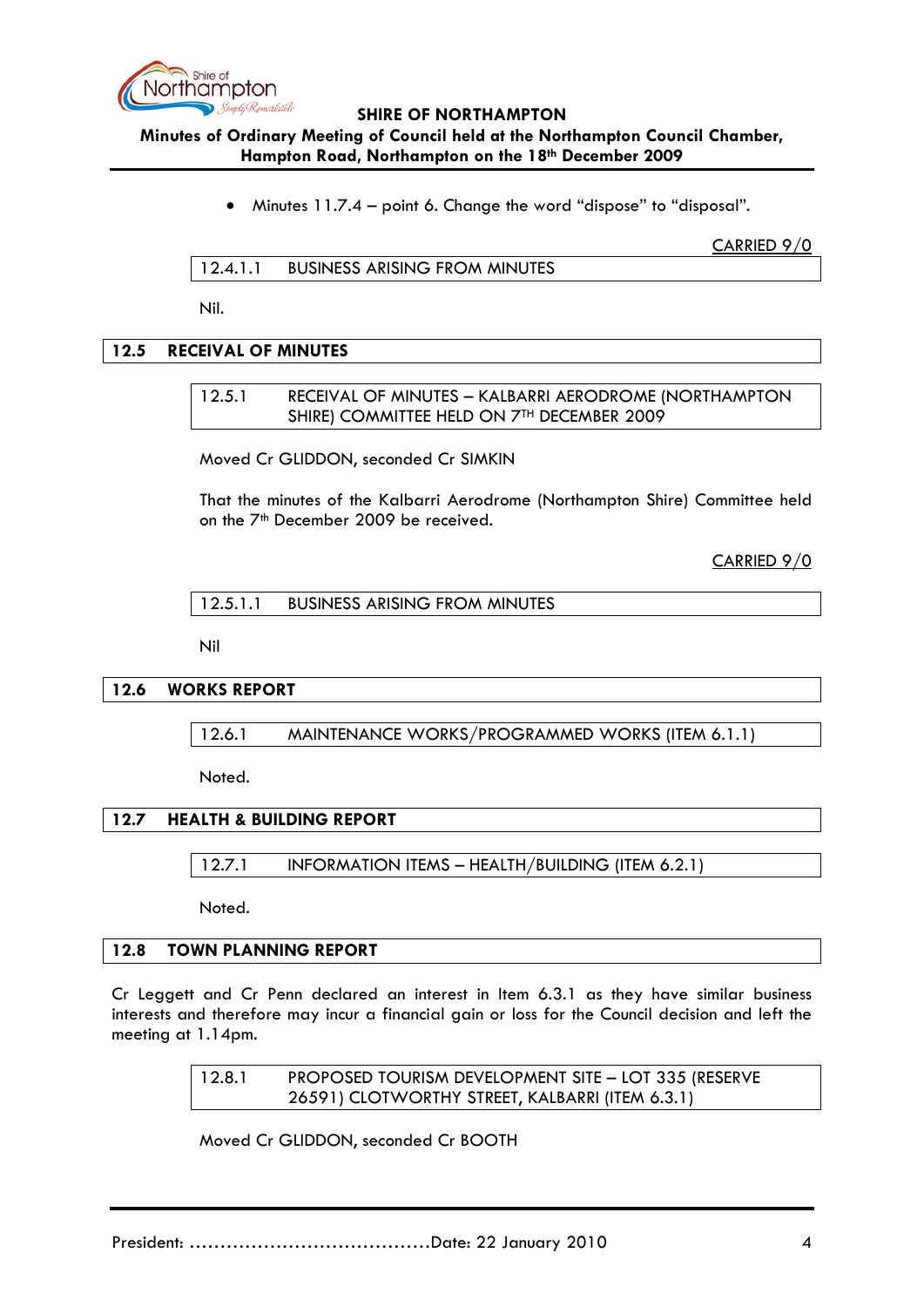

# **Minutes of Ordinary Meeting of Council held at the Northampton Council Chamber, Hampton Road, Northampton on the 18th December 2009**

- *1.* Advise Tourism WA that it does not support the proposal for a caravan park on Lot 335 (Pt Reserve 26591) Clotworthy Street, Kalbarri;
- 2. Instead Council would prefer to progress with the recommendations made by the Draft Kalbarri Local Planning Strategy, in particular, the use of Lot 335 (Pt Reserve 26591) for a higher intensity use, such as a tourist resort development and the release of Crown land in south Kalbarri for the development of a Family Tourist Park.

CARRIED 7/0

Cr's Leggett and Penn re-entered the meeting at 1.25pm.

Cr Penn declared an interest in Item 6.3.2 as the applicant is her landlord and therefore may incur a financial gain or loss for the Council decision and left the meeting at 1.26pm.

Cr's Booth and Gliddon are members of the Kalbarri Golf and Bowling Club and therefore have an impartiality interest only.

| 12.8.2 | PROPOSED SCHEME AMENDMENT TO TOWN PLANNING SCHEME         |
|--------|-----------------------------------------------------------|
|        | NO. 9 – KALBARRI – REZONING FROM "TOURIST DEVELOPMENT" TO |
|        | "RESIDENTIAL R15 & R30", "PARKS & RECREATION" & "PUBLIC   |
|        | PURPOSES - DRAINAGE & STRATEGIC FIREBREAK" - PT LOT 500 & |
|        | LOT 825 AJANA-KALBARRI ROAD, KALBARRI (ITEM 6.3.2)        |

That Council:

- 1. Pursuant to the Planning and Development Act 2005 (as amended), adopt for final approval Amendment No. 8 to the Shire of Northampton Town Planning Scheme No. 9 – Kalbarri for the rezoning of Pt Lot 500 & Lot 825 Ajana-Kalbarri Road, Kalbarri from "Tourist Development" to "Residential R15 & R30", "Parks and Recreation" & "Public Purposes – Drainage & Strategic Firebreak" subject to the following conditions:
	- (a) Preparation of a Dust Management Plan being prepared and implemented at the stage of subdivision and the Scheme Amendment Report being modified to include reference to this;
	- (b) Further consultation with Main Roads WA at the stage of subdivision in regard to altering the speed zoning of the Ajana-Kalbarri Road and the Scheme Amendment Report being modified to include reference to this;
	- (c) The Scheme Amendment Report being modified to include the following:

Removal of the central direct access from the proposed Residential Estate to the Kalbarri Golf and Bowling Club as shown on the Subdivision Guide Plan; The inclusion of a possible future access at the southern end of Fairway No. 14, subject to further consultation with the Kalbarri Golf and Bowling Club; and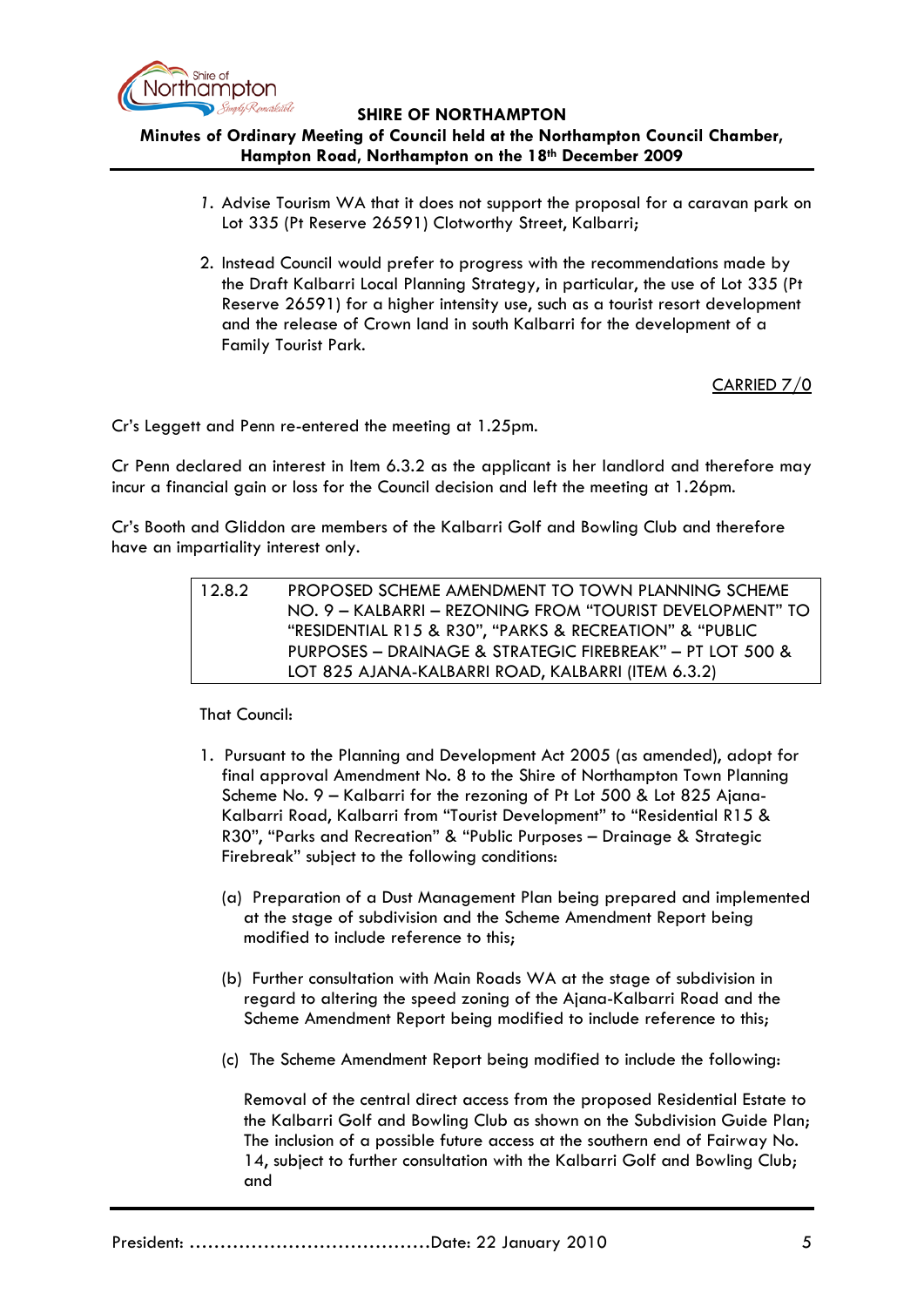

**Minutes of Ordinary Meeting of Council held at the Northampton Council Chamber, Hampton Road, Northampton on the 18th December 2009**

> iii. The provision of fencing along the common boundary of the Residential Estate and the Golf and Bowling Club, designed to prevent any vehicle or pedestrian access to the Golf Course, to remain in place until such time as the matter of access is formally resolved;

(d) As stated in Condition (c) above, further consultation with the Golf and Bowling Club regarding the potential for the provision of a pedestrian only access at the southern end of Fairway No. 14, to be undertaken prior to the stage of subdivision;

(e) Further consultation with Water Corporation and the preparation of detailed engineering design prior to the stage of subdivision in regard to ensuring consistency of water supply and reticulated sewerage provision to the proposed development and the Scheme Amendment Report being modified to include reference to this;

(f) The proposed residential lots impacted upon by the outer extremities of the waste water treatment plant buffer will be required to have a notice attached to their Certificate of Title at the stage of subdivision and the Scheme Amendment Report being modified to include reference to this;

(h) The potential impact of treated waste water on the residential lots abutting the golf course is to be addressed via the implementation of: fencing along common boundaries; an adequate buffer separation distance to future residences; lockable pedestrian access control gates if proposed; and warning signs at the stage of subdivision. The Scheme Amendment Report is to be modified to include reference to this;

(i) Prior to the stage of subdivision a suitably qualified consultant shall be engaged to conduct ethnographic and archaeological surveys of the subject land and the Scheme Amendment Report being modified to reference this;

(j) A revised submission being received from the Department of Water that supports a Local Water Management Strategy being undertaken prior to the stage of subdivision;

(k) Prior to the stage of subdivision a Local Water Management Strategy being prepared by the proponent that addresses the Better Urban Water Management Strategy (2008) including:

- i. Landscape and Irrigation Areas;
- ii. Water Efficiency Measures;
- iii. Water Supply;
- iv. Wastewater Management;
- v. Water Quality Protection;
- vi. Groundwater Management; and
- vii. Monitoring and Implementation.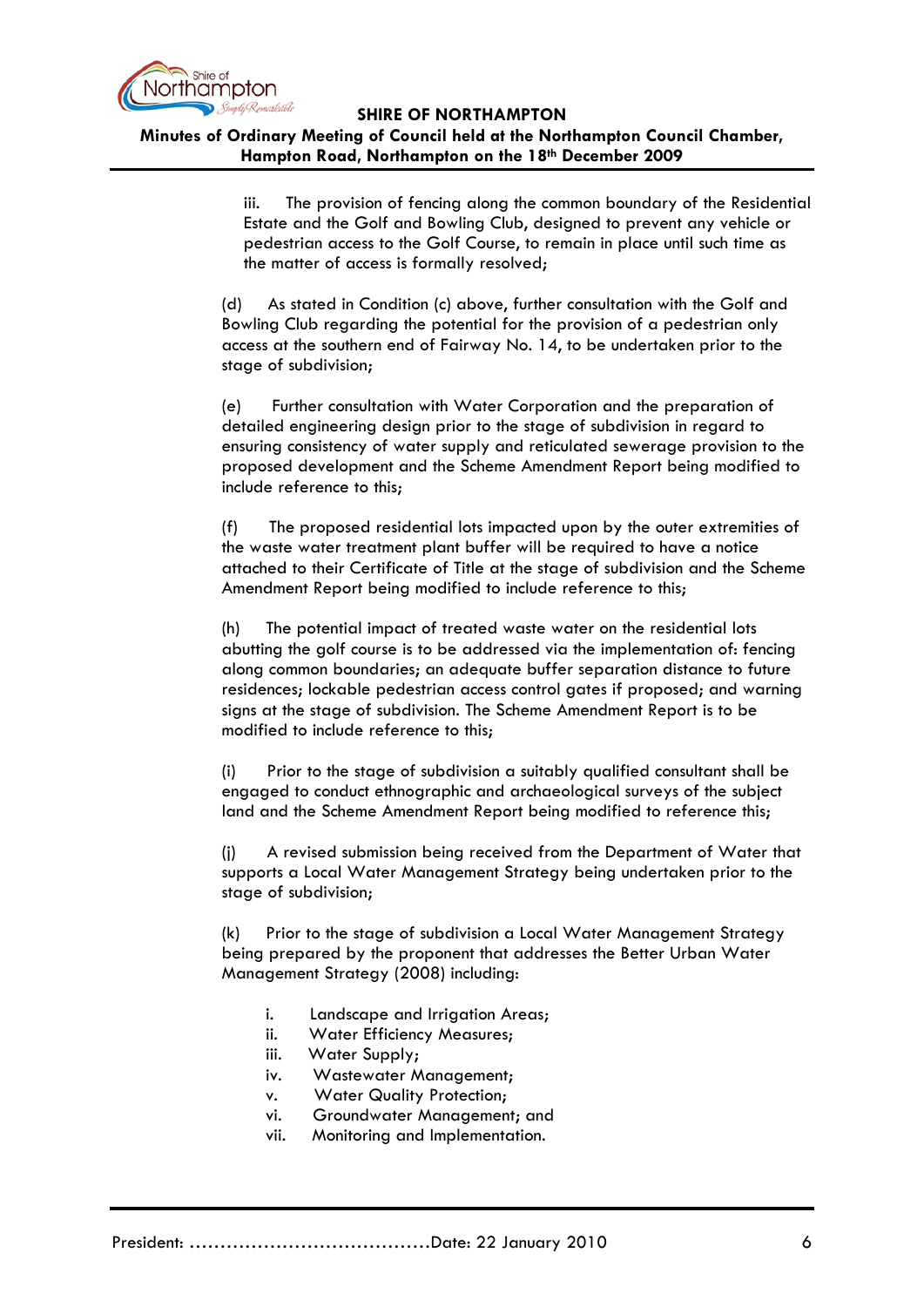

**Minutes of Ordinary Meeting of Council held at the Northampton Council Chamber, Hampton Road, Northampton on the 18th December 2009**

> (l) The existing fence along the eastern boundary adjacent to the Kalbarri National Park is to be upgraded and extended at the stage of subdivision to the approval of the Department of Environment and Conservation and the Scheme Amendment Report being modified to reference this;

(m) The proponent is to prepare an information package or program to advise future landowners in the residential estate of the potential impacts of living within close proximity to the Kalbarri National Park at the stage of subdivision. The Scheme Amendment Report is to be modified to include reference to this;

(n) The proponent is to prepare a detailed landscaping plan that denotes the treatment of fencing and pedestrian walkways in order to protect remnant vegetation in the Public Open Space at the stage of subdivision. The Scheme Amendment Report is to be modified to include reference to this;

(o) Amendment of wording in the Scheme Amendment Reports to reference the following:

- i. The Scheme Amendment Report being amended to reflect that the Golf Club does not solely rely on wastewater to treat the fairways;
- ii. Pg 6, Section 4, Paragraph 7 of the Land Capability and Geotechnical Assessment being modified to reflect Department of Environment and Conservation's comments contained within Submission No. 11 of Appendix 2 of the December 2009 Town Planning Report;
- iii. Section 7.4 of the Land Capability and Geotechnical Assessment being modified to reflect Department of Environment and Conservation's comments contained within Submission No. 11 of Appendix 2 of the December 2009 Town Planning Report;
- iv. Section 3.2 of the Rezoning Report being modified to reflect Department of Environment and Conservation's comments contained within Submission No. 11 of Appendix 2 of the December 2009 Town Planning Report.

2. Endorse the 'Schedule of Submissions' for Amendment No 8 to Town Planning Scheme No. 9 – Kalbarri as attached to Item 6.3.2 of the December 2009 Town Planning Report; and

3. Seek final approval of the Scheme Amendment from the Minister of Planning.

CARRIED 8/0

Cr Penn re-entered the meeting at 1.30pm.

Cr Parker entered the meeting at 1.42pm.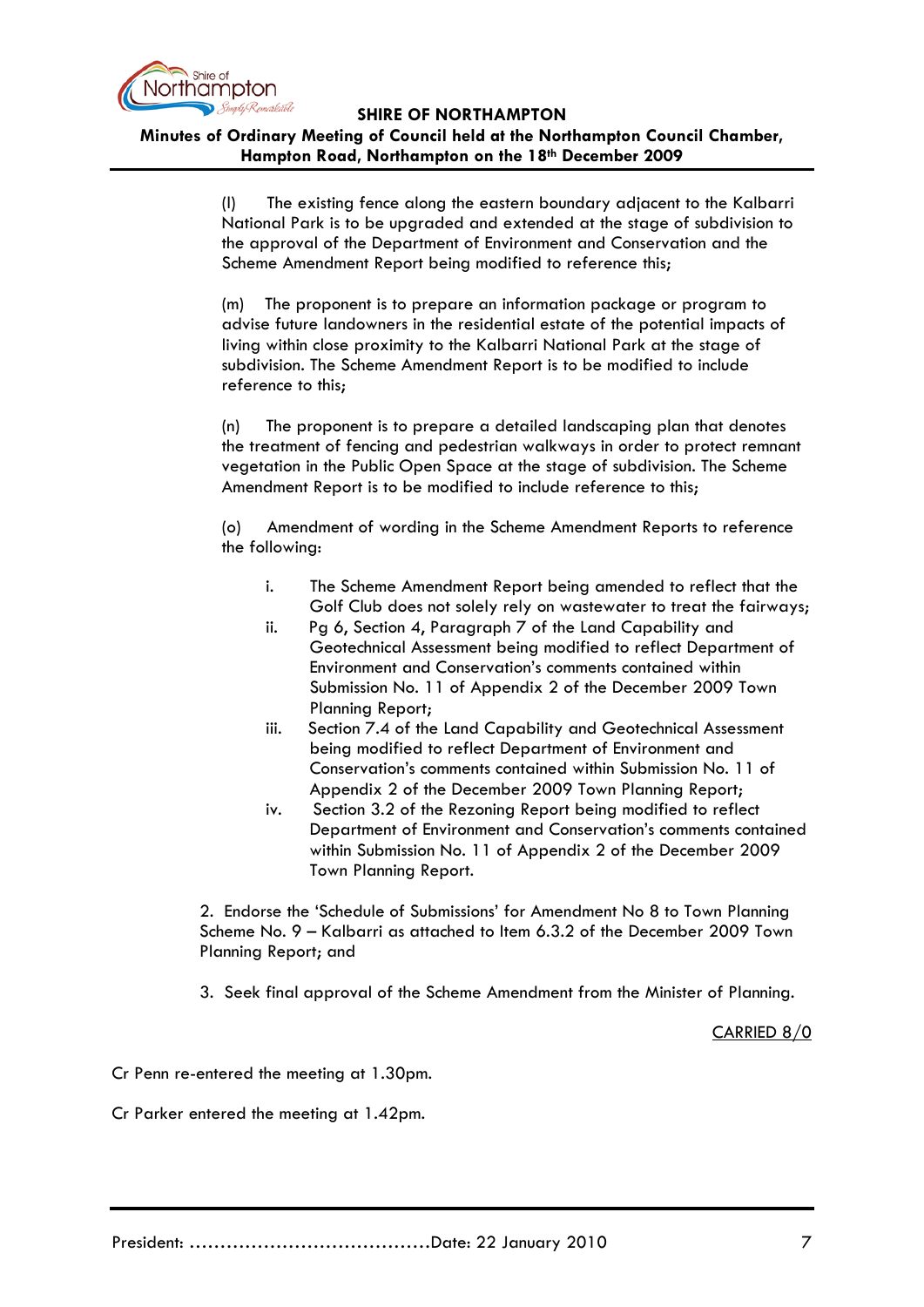

# **Minutes of Ordinary Meeting of Council held at the Northampton Council Chamber, Hampton Road, Northampton on the 18th December 2009**

12.8.3 DRAFT HORROCKS BEACH STRUCTURE PLAN - LOTS 110, 112, 114 & 115 HORROCKS/WHITE CLIFFS ROADS, HORROCKS (ITEM 6.3.3)

Moved Cr SIMKIN, seconded Cr CRIPPS

- 1. Advise the proponents that Council may consider the development of a minimum of 20 residential lots within the next five (5) years, however, Council are unable to commit to any actual lot numbers or time frames at this point in time; and
- 2. Council shall commence negotiations with the relevant authorities in order to secure a sustainable water supply for Horrocks and its future growth."

CARRIED 10/0

12.8.4 PROPOSED TWO (2) LOT SUBDIVISION – LOT 309 (NO. 15) BALAAM STREET, KALBARRI (ITEM 6.3.4)

Moved Cr GLIDDON, seconded Cr BOOTH

That Council supports the clearance of Condition No. 7 of WAPC Ref: 133884 and the retention of the existing outbuilding subject to the Applicant/Owner:

- (a) Providing a Statutory Declaration (signed and appropriately witnessed) stating that the existing outbuilding will be demolished prior to advertising the sale of the proposed Lot 101; and
- (b) All other remaining outbuildings and structures (i.e. small garden shed, brick paving and brick wall) are to be demolished and removed from the site prior to clearance of the subdivision being issued by the local government.

CARRIED 10/0

# 12.8.5 APPLICATION FOR REVIEW (SECTION 31(1) RECONSIDERATION REQUEST) – PROPOSED SINGLE DWELLING (FOUR (4) TRANSPORTABLE ACCOMMODATION UNITS) – LOT 1 (NO. 3710) NORTH WEST COASTAL HIGHWAY, OAKABELLA (ITEM 6.3.5)

Moved Cr SIMKIN, seconded Cr PENN

That Council grant planning approval to amended plans for a single house constructed of four (4) second-hand transportable units on Lot 1 (No. 3710) North West Coastal Highway, Oakabella subject to the following conditions:

*1.* Development shall be in accordance with the attached approved plans dated 18 December, 2009 and subject to any modifications required as a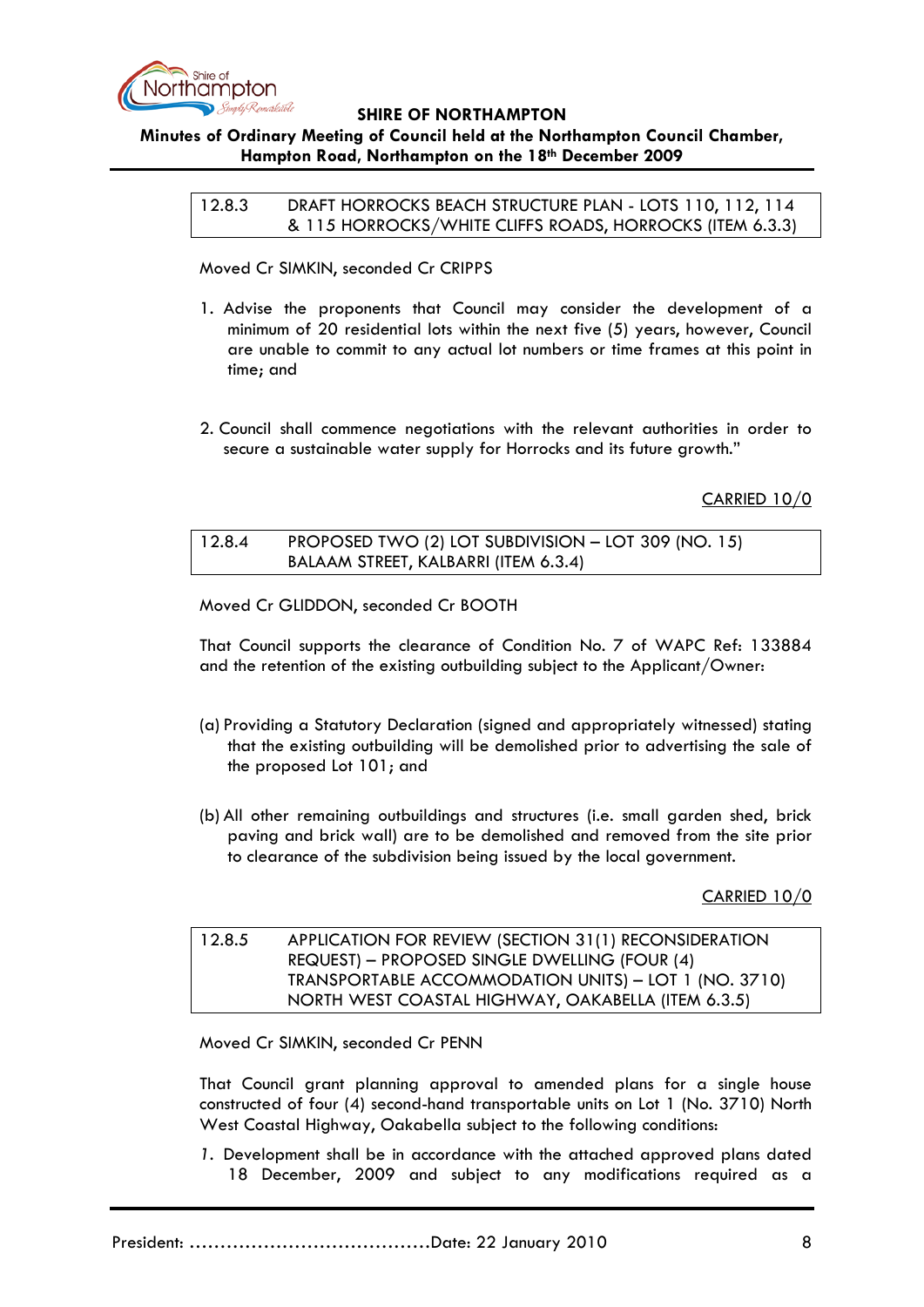

# **Minutes of Ordinary Meeting of Council held at the Northampton Council Chamber, Hampton Road, Northampton on the 18th December 2009**

consequence of any condition(s) of this approval. The endorsed plan(s) shall not be modified or altered without the prior written approval of the local government;

- *2.* If the development the subject of this approval is not substantially completed within a period of six (6) months after the date of the determination the approval shall lapse and be of no further effect. 'Substantial completion' is to be understood as the remediation of the external facade of the four (4) transportable accommodation units, namely the completion of all external cladding, roofing structures, and vegetation screening as shown on the attached approved plans dated 18 December, 2009;
- *3.* Any additions to or change of use of any part of the building or land (not the subject of this consent/approval) requires further application and planning approval for that use/addition;
- *4.* The development is to be undertaken and thereafter maintained according to the colour scheme set out in the attached approved plans dated 18 December, 2009, with any variations to be the subject of specific written approval of the local government;
- *5.* All land indicated as landscaped area on the attached approved plans dated 18 December, 2009 are to be landscaped effectively and maintained thereafter to the approval of the local government;
- *6.* The space between the ground level and the floor level of the four (4) secondhand transportable accommodation units shall be suitably enclosed to the approval of the local government;
- *7.* All stormwater is to be disposed of on-site to the specifications and approval of the local government;
- *8.* A building licence shall be issued by the local government prior to the commencement of any future work on the site;
- *9.* In accordance with the Shire of Northampton Local Planning Policy Relocated Dwellings & Second Hand Cladding Materials, a bond of \$5,000.00 shall be lodged with the local government prior to the approval of a building licence; and
- *10.* In accordance with the Shire of Northampton Local Planning Policy Relocated Dwellings & Second Hand Cladding Materials, a statutory declaration shall be lodged with the local government prior to the approval of a building licence. The statutory declaration is to be signed by the Applicants and appropriately witnessed, indicating that the bond will be forfeited to Council if:
	- (i) The works described in the attached approved plans dated 18 December, 2009 are not carried out within 6 months."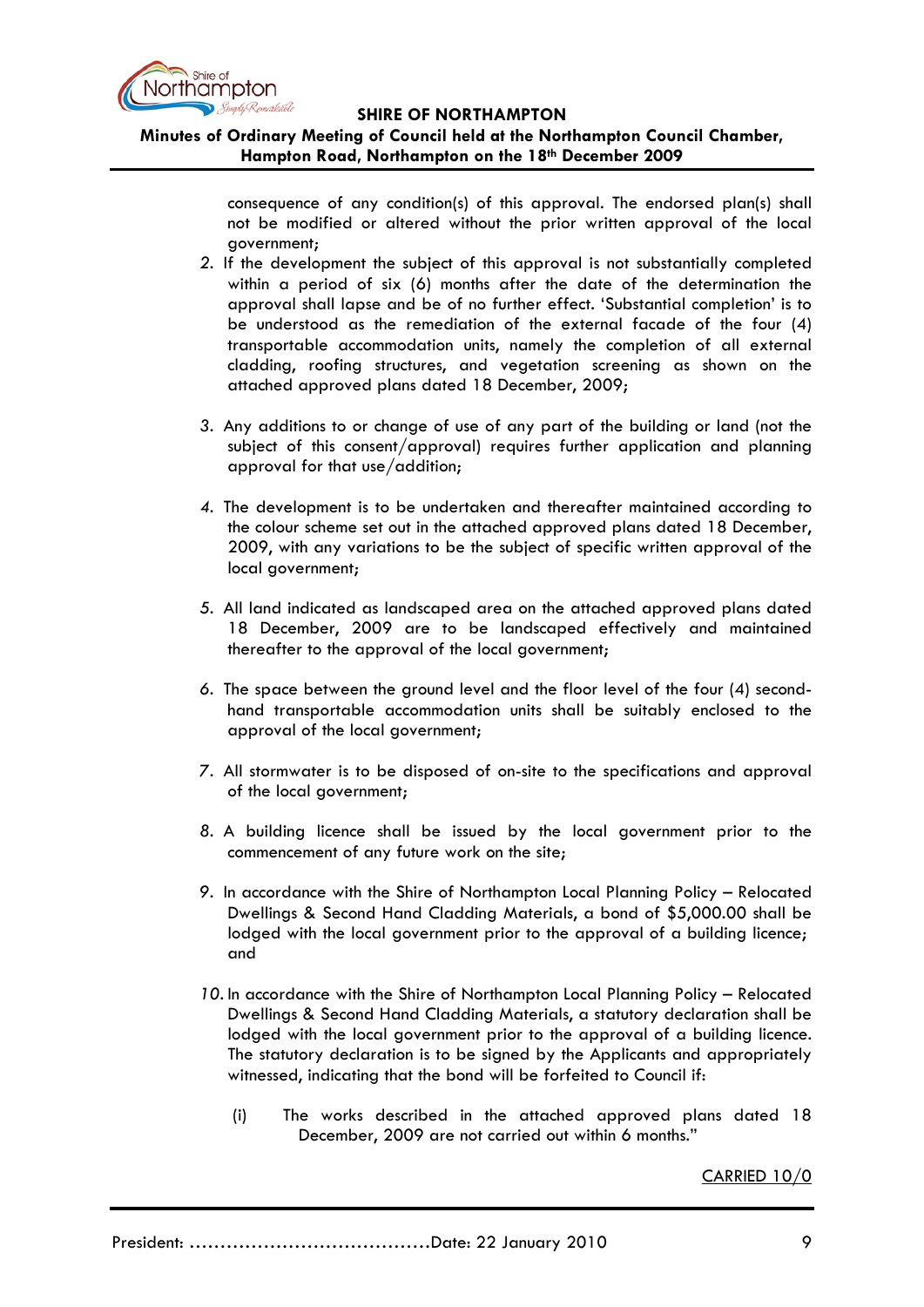

**Minutes of Ordinary Meeting of Council held at the Northampton Council Chamber, Hampton Road, Northampton on the 18th December 2009**

### Moved Cr LEGGETT, seconded Cr PARKER

That on completion of the structure and before a Certificate of Occupancy/Classification is issued, by the Building Surveyor, the Building Surveyor is to be supplied with written certification from a suitably qualified practicing structural engineer certifying that the structure complies with the plans and specifications as approved and complies with the requirements of the Building Code of Australia and the relevant Australian Codes for Wind Region B and a Terrain Category 2.5. This certification is to be supplied to the building surveyor before the completed structure is occupied.

CARRIED 10/0

12.8.6 PROPOSED THREE (3) GROUPED DWELLINGS – LOTS 47 & 48 (NOS. 35 & 37) HACKNEY STREET, KALBARRI (ITEM 6.3.6)

Moved Cr BOOTH, seconded Cr PARKER

That Council:

- 1. Overturn the Officer's Recommendation and refuse to grant Planning Approval for two (2) additional grouped dwellings on Lot 47 Hackney Street, Kalbarri for the following reasons:
- a. The proposed development is not considered to comply with Element 6.4.1  $-$ Open Space Provision of the Residential Design Codes (2008), due to the development having a proposed site cover of  $110.27m^2 / 61\%$  of the site. As a result, the proposed development is not considered to meet the Performance Criteria as it does not suit the future needs of residents having regard to the type and density of the dwelling and it does not provide sufficient open space to complement the building or allow for an attractive streetscape;
- b. The proposed development is not considered to comply with Element 6.3.2 Buildings on Boundary of the Residential Design Codes (2008) due to the presence of parapet walls on three side boundaries. As a result, the proposed development is not considered to meet the Performance Criteria as it does not make effective use of space, considering that the remaining  $652m^2$  of Lot 47 is vacant; and
- c. The proposed development is not considered to comply with Town Planning Scheme No. 9 – Kalbarri as the proposed development will not preserve the likely future amenity of the area within which the development is to take place, due to the remaining portion of Lot 47 being rendered unusable for further development and resulting in a fragmented development pattern.
- 2. Advise the Applicant / owner that whilst it does not support the development of Lot 47 (No. 37) Hackney Street, Kalbarri for two (2) additional grouped dwellings, Council is willing to consider an Application for Planning Approval for ten (10) grouped dwellings over Lots 47 & 48 Hackney Street, Kalbarri subject to compliance with the Residential Design Codes (2008).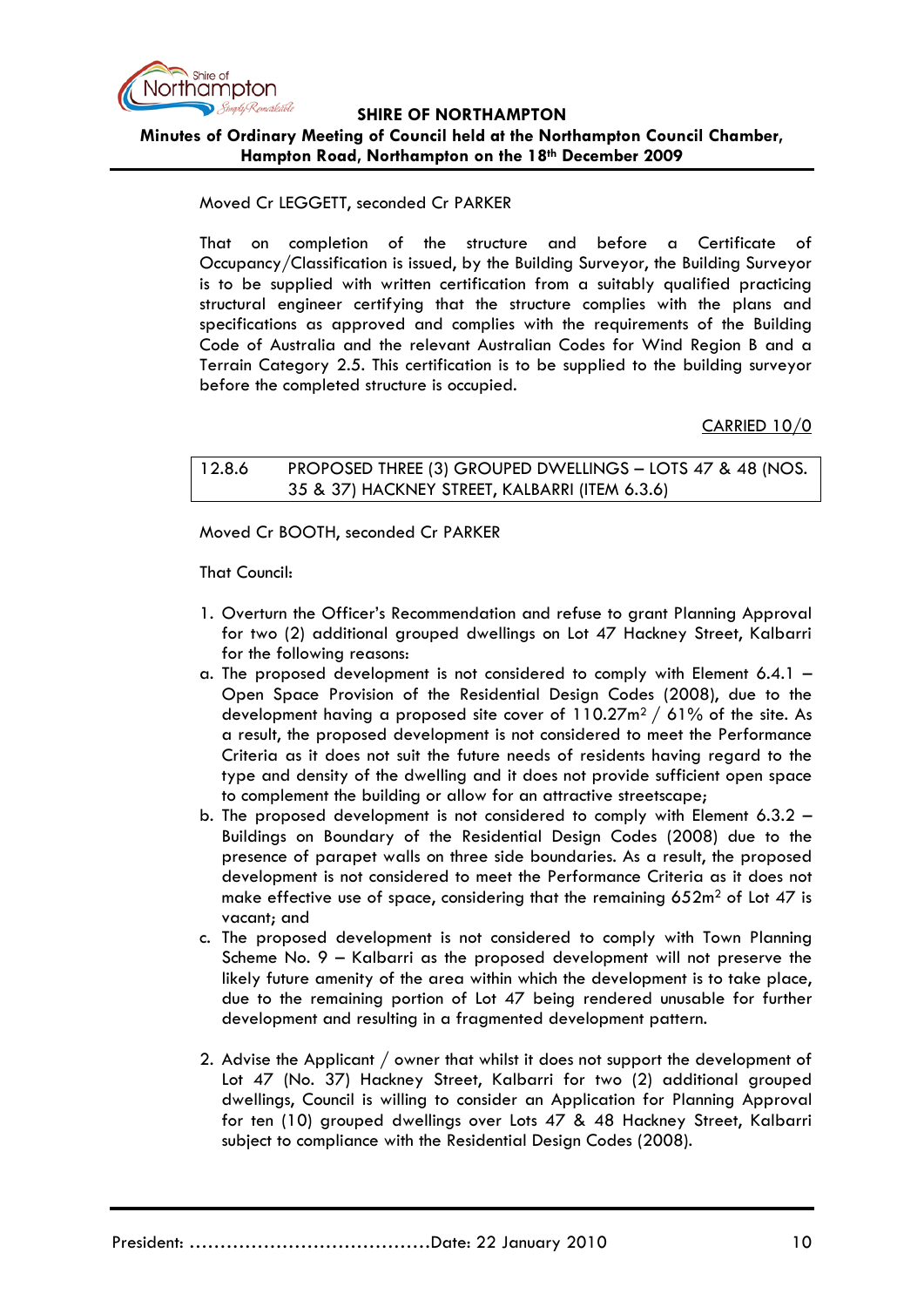

## **Minutes of Ordinary Meeting of Council held at the Northampton Council Chamber, Hampton Road, Northampton on the 18th December 2009**

3. Further advise that it is willing to roll over the current Planning Application Fee of \$725.00 to a new application for ten (10) grouped dwellings.

CARRIED 7/3

| 12.8.7 | SUMMARY OF PLANNING INFORMATION ITEMS (ITEM 6.3.7) |  |
|--------|----------------------------------------------------|--|
|--------|----------------------------------------------------|--|

Noted.

12.8.8 INFORMATION ITEM - DRAFT KALBARRI LOCAL PLANNING STRATEGY – CONSENT TO ADVERTISE (ITEM 6.3.8)

Noted.

Mrs Hayley Williams, Principal Planner and Mr Glenn Bangay, Health & Building Surveyor left the meeting at 2.35pm.

## **12.9 FINANCE REPORT**

12.9.1 ACCOUNTS FOR PAYMENT (ITEM 6.4.1)

Moved Cr GLIDDON, seconded Cr LEGGETT

That Municipal Fund Cheques 18133 to 18159 inclusive, totalling \$170,515.48; Municipal EFT payments numbered EFT7146 to EFT7229 inclusive totalling \$322,508.46, General Journals GJ04-01, 03, 04 &05 totalling \$3,860.47 and Trust Fund Cheques 1737 to 1739 totalling \$480.00, be passed for payment and the items therein be declared authorised expenditure.

#### CARRIED BY AN ABSOLUTE MAJORITY 10/0

## 12.9.2 MONTHLY FINANCIAL STATEMENTS (ITEM 6.4.2)

Moved Cr GLIDDON, seconded Cr LEGGETT

That Council adopts the Monthly Financial Report for the period ending 31 November 2009 and notes any material variances greater than \$5,000.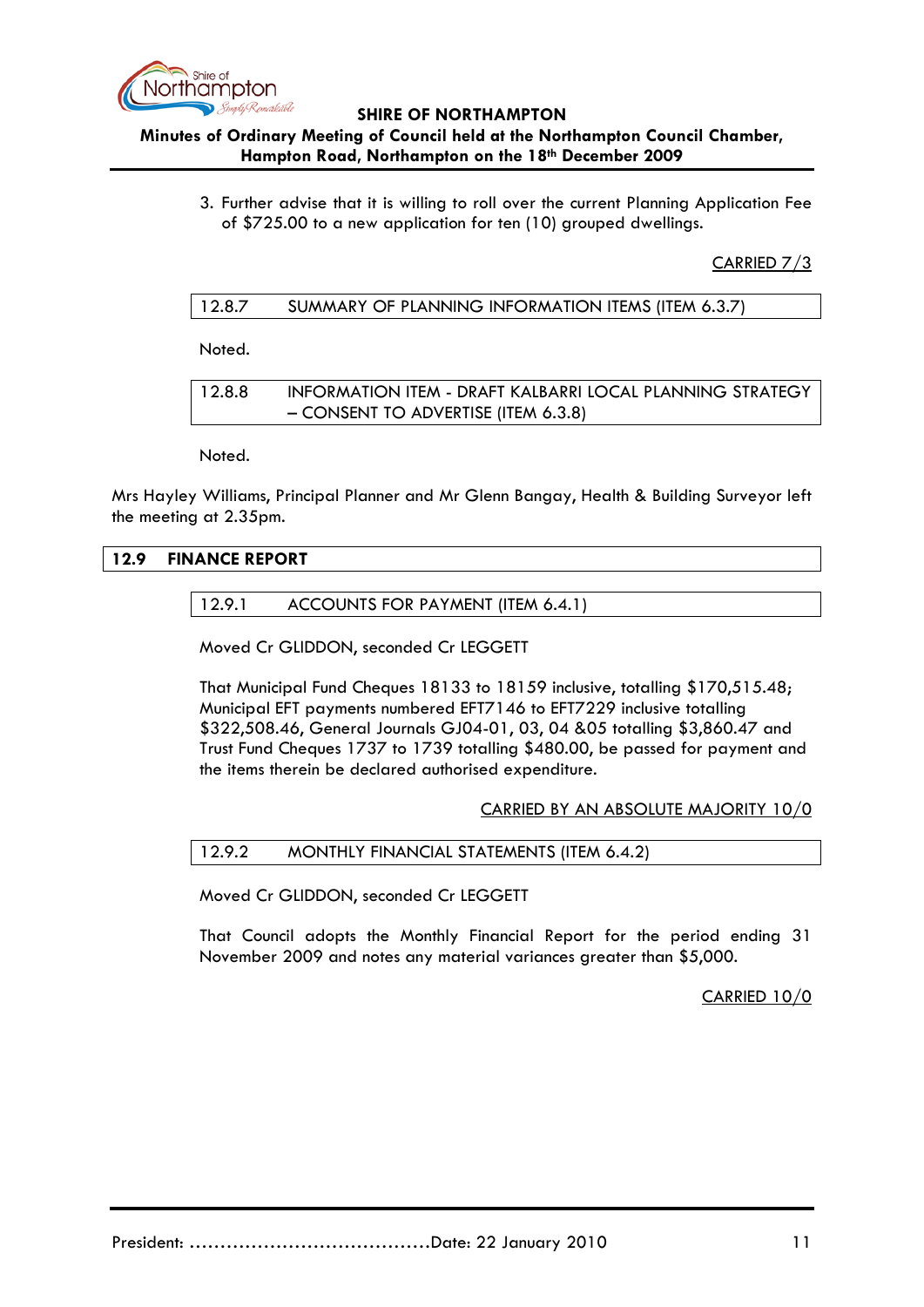

## **Minutes of Ordinary Meeting of Council held at the Northampton Council Chamber, Hampton Road, Northampton on the 18th December 2009**

#### 12.9.3 AUDIT SERVICES (ITEM 6.4.3)

Moved Cr SIMKIN, seconded Cr STOCK-STANDEN

That Council in accordance with Section 7.3 of the Local Government Act 1995 appoint Mr. D J Tomasi and Mr. G Godwin of UHY Haines Norton Charted Accountants to be Councils Auditors for a three year period commencing from the 1st July 2009 to the 30<sup>th</sup> June 2012 based on the following fee structure;

| Year Ended                 | Fee Quote |     | Travel Applicable | Total  |
|----------------------------|-----------|-----|-------------------|--------|
|                            |           |     | GST \$            |        |
| 30 <sup>th</sup> June 2010 | 12,500    | 800 | 1,250             | 14,630 |
| 30th June 2011             | 13,000    | 850 | 1,300             | 15,235 |
| 30 <sup>th</sup> June 2012 | 13,750    | 900 | 1.375             | 16,115 |

CARRIED 10/0

### **12.10 ADMINISTRATION AND CORPORATE REPORT**

Cr Parker is a member of the Kalbarri Sport & Recreation Committee and therefore has an impartiality interest only.

#### 12.10.1 KALBARRI OVAL – BOUNDARY UPGRADE (ITEM 6.5.1)

Moved Cr STOCK-STANDEN, seconded Cr GLIDDON

That Council inform the Kalbarri Sport & Recreation Club that the Kalbarri Oval has the same dimensions as the Northampton Oval and therefore no further works would occur to increase the size of the oval, but the relocation of the goals would provide an adequate playing area.

CARRIED 10/0

### 12.10.2 NORTHAMPTON WORKS DEPOT – UPDATE (ITEM 6.5.2)

Moved Cr SIMKIN, seconded Cr CARSON

That Council:

Conduct an official opening for the new Northampton Works Depot.

Hold the official opening on 5<sup>th</sup> February 2010.

Provide refreshments and finger/food nibbles for the opening.

That the immediate past President, George Parker be invited to undertake the official opening.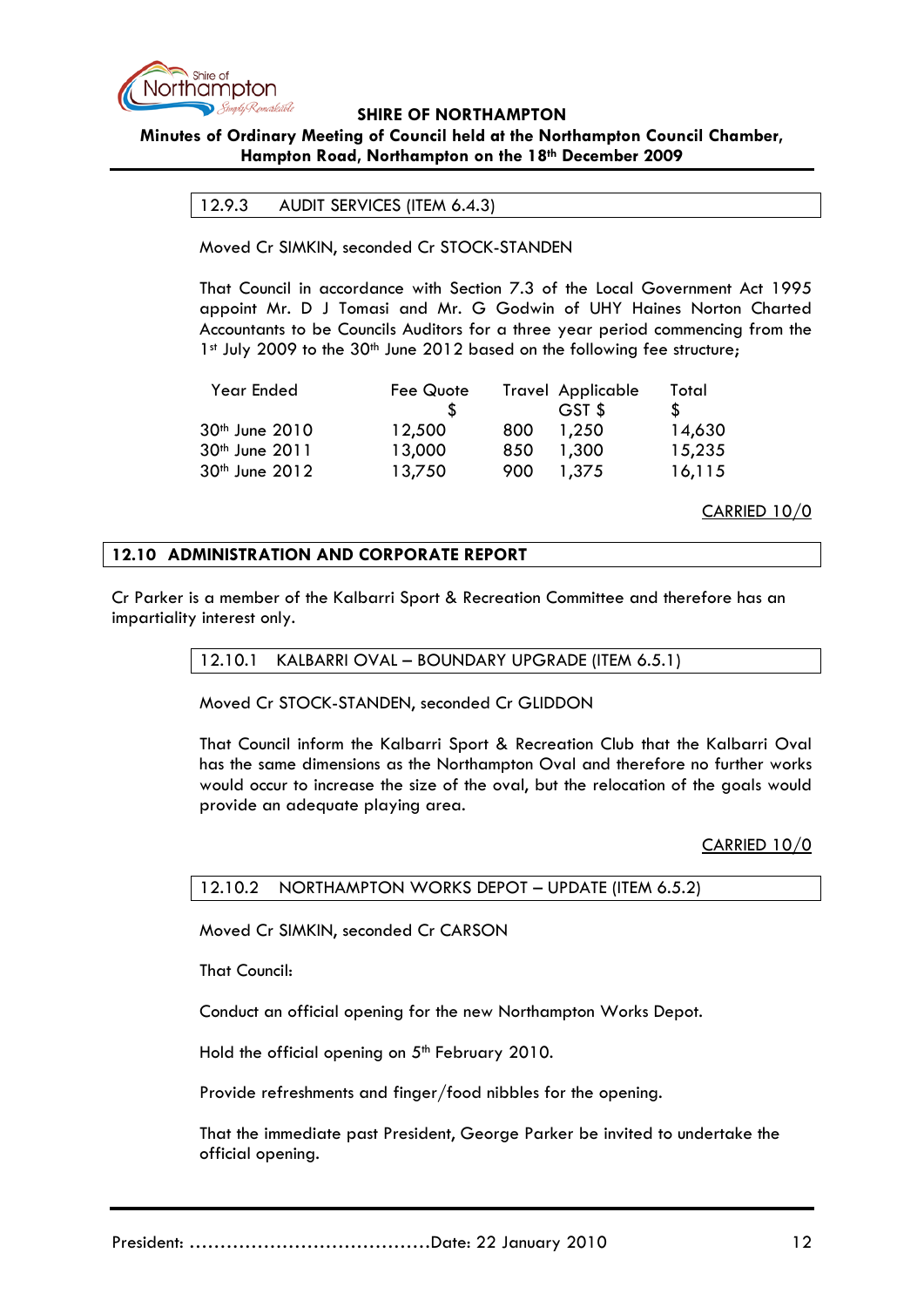

**Minutes of Ordinary Meeting of Council held at the Northampton Council Chamber, Hampton Road, Northampton on the 18th December 2009**

The special guests including All Staff & partners, All current Councillors & partners, All immediate past Councillors, being E Simkin, A Link, and V Maskrey, Ron Allen – Freeman of the Shire, Greg Eastman – Architect, Chris Cox – Western Power, Bill & Bob Hose, Llyod Waugh, Bernie Cockram, Paul Maddern – WA Building Co and the general public be invited to attend the opening.

CARRIED 10/0

#### 12.10.3 NOMINATION FOR PREMIERS AUSTRALIA DAY ACTIVECITIZENSHIP AWARD (ITEM 6.5.3)

Moved Cr PARKER, seconded Cr CARSON

That Council formally endorse the nomination and forward it on to the Australia Day Council for approval.

CARRIED 10/0

### 12.10.4 REGIONAL ROAD GROUP FUNDING 2010/2011 (ITEM 6.5.4)

Moved Cr SIMKIN, seconded Cr CRIPPS

That Council secure provision within the 2010/2011 Budget for the following Regional Road Group projects:

| Northampton Nabawa Road - project 1 | \$46,550 |
|-------------------------------------|----------|
| Northampton Nabawa Road - project 2 | \$47,542 |
| Horrocks Road                       | \$45,281 |

CARRIED 10/0

12.10.5 AUTHORISED OFFICER – RANGER (ITEM 6.5.5)

Moved Cr GLIDDON, seconded Cr STOCK-STANDEN

That Council appoints Mr Steven Williams as an authorised officer to exercise powers pursuant to the following:

- 1. Dog Act 1976
- 2. Bush Fires Act 1954
- 3. Litter Act 1979
- 4. Local Government Act (Miscellaneous Provisions) 1960 Ranger/Pound
- 5. Caravan Parks and Camping Grounds Act 1954
- 6. Local Laws Relating to: Reserves & Foreshores, Health, Kalbarri Recreation Jetty, Halfway Bay, Safety, Decency, Convenience and Comfort of Persons in respect of Bathing, Dogs, Kalbarri and Northampton Cemeteries, Removal & Disposal of Obstructing Vehicles.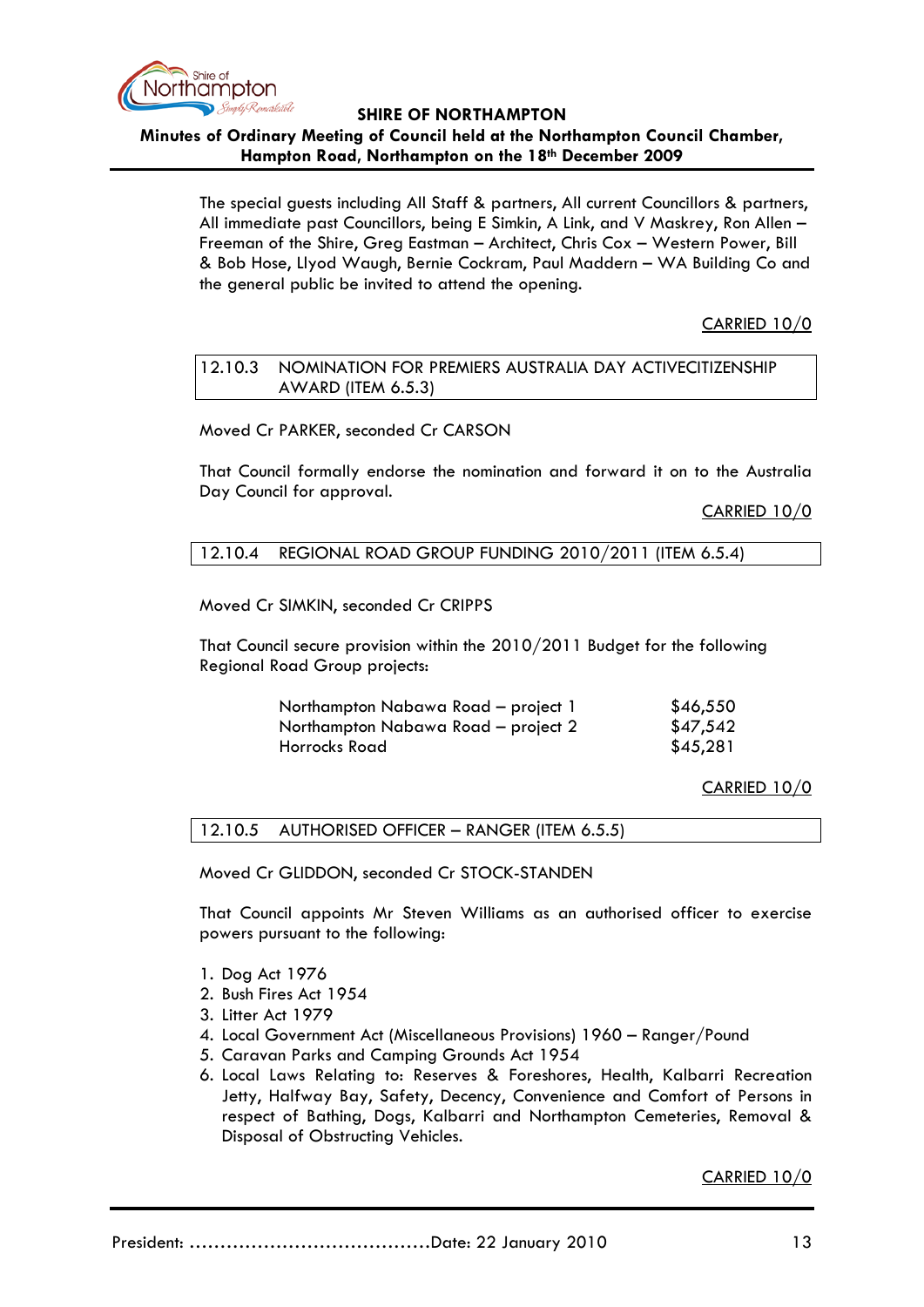

### **Minutes of Ordinary Meeting of Council held at the Northampton Council Chamber, Hampton Road, Northampton on the 18th December 2009**

12.10.6 CHIEF FIRE CONTROL OFFICER (ITEM 6.5.6)

Moved Cr PARKER, seconded Cr GLIDDON

That Council:

- 1. Retain Mr Sam Smith as its Chief Fire Control Officer and in recognition of administrative requirements of the position and the provision of training to fire fighters that he be paid a fee of \$100.00 per week.
- 2. That Council installs a base radio station at Mr Smiths Residence and provide him with a mobile phone for fire control use.
- 3. That this arrangement be reviewed in twelve (12) months.

## CARRIED BY AN ABSOLUTE MAJORITY 10/0

### AFTERNOON TEA ADJOURNMENT

Council adjourned for afternoon tea at 2.58pm and reconvened at 3.10pm with the following in attendance:

Cr Wilson, Cr L Parker, Cr Carson, Cr Cripps, Cr Leggett, Cr Simkin, Cr Stock-Standen, Cr Booth, Cr Gliddon, Cr Penn, the Chief Executive Officer, Mr Garry Keeffe and the Deputy Chief Executive Officer, Mr Jamie Criddle.

## 12.10.7 BINNU HALL (ITEM 6.5.7)

Moved Cr GLIDDON, seconded Cr STOCK-STANDEN

That Council award the contract to construct a new Hall at Binnu as per specifications to Wide Glide Constructions of Kalbarri for the quoted price of \$495,000.00 including GST.

## CARRIED 10/0

## 12.10.8 NORTHAMPTON COMMUNITY CENTRE REDEVELOPMENT (ITEM 6.5.8)

Moved Cr CRIPPS, seconded Cr BOOTH

That Council for the re-development of the Northampton Community Centre:

- 1. Endorse the actions of Management in submitting a grant application to the Regional and Local Community Infrastructure Program.
- 2. Upon receipt of tender drawings and plans, call for tenders for the redevelopment of the function area only.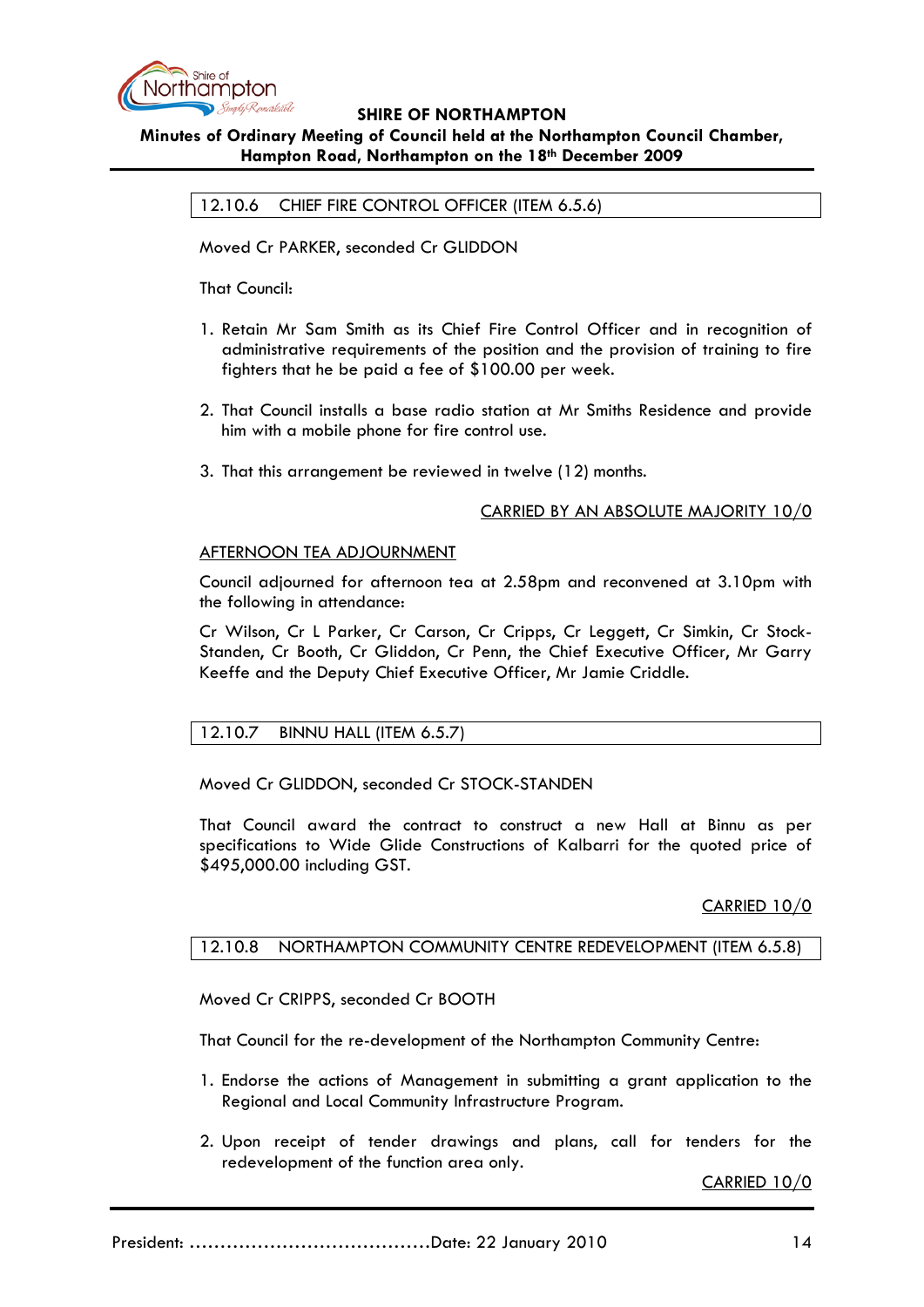

### **Minutes of Ordinary Meeting of Council held at the Northampton Council Chamber, Hampton Road, Northampton on the 18th December 2009**

12.10.9 KALBARRI BOAT RAMP – PROPOSED GROYNE (ITEM 6.5.9)

Moved Cr GLIDDON, seconded Cr PENN

That Council endorse the actions of the Chief Executive Officer in submitting a grant application to the Mid West Gascoyne Area Consultative Committee for the construction of a groyne at the Kalbarri Boat Ramp and Recreation Jetty area.

CARRIED 10/0

### 12.10.10 LOCAL GOVERNMENT REFORM (ITEM 6.5.10)

Noted.

# **12.11 PRESIDENTS REPORT**

Since the last Council meeting the President, Cr Wilson reported on his attendance at the following:

- With the CEO and Deputy President the Australasian Square Kilometre Array Industry Consortium – ASKAIC meet and greet.
- Informal meeting with Hon Mia Davies MLC**,** Member for the Agricultural Region with the CEO.
- Function at the Nanson Museum.

#### **12.12 DEPUTY PRESIDENTS REPORT**

Since the last Council meeting the Deputy President, Cr Parker reported on his attendance at the following:

- Kalbarri Sport & Recreation meeting.
- The Australasian Square Kilometre Array Industry Consortium ASKAIC meet and greet.

# **12.13 COUNCILLORS REPORT**

#### 12.13.1 CR CRIPPS

Since the last Council meeting Cr Cripps reported on his attendance to the following:

• Councillor induction day at City of Geraldton-Greenough.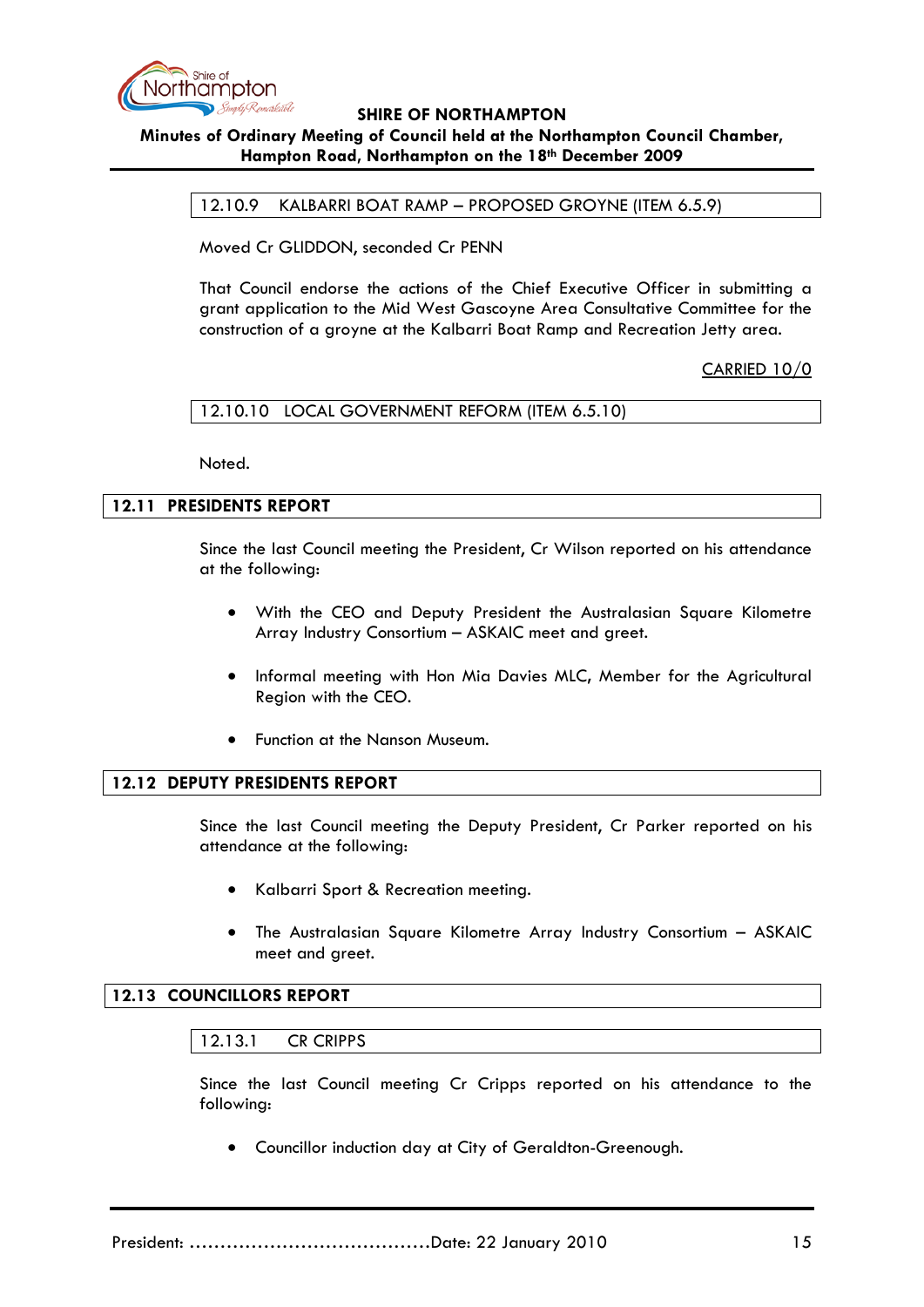

## **Minutes of Ordinary Meeting of Council held at the Northampton Council Chamber, Hampton Road, Northampton on the 18th December 2009**

#### 12.13.2 CR GLIDDON

Since the last Council meeting Cr Gliddon reported on her attendance to the following:

• Marketing seminar by the Kalbarri Visitor Centre.

#### 12.13.3 CR BOOTH

Since the last Council meeting Cr Booth reported on her attendance to the following:

• Councillor induction day at City of Geraldton-Greenough.

#### 12.13.4 CR PENN

Since the last Council meeting Cr Penn reported on her attendance to the following:

• Councillor induction day at City of Geraldton-Greenough.

#### 12.13.5 CR LEGGETT

Cr Leggett reported on his attendance to the following:

- Councillor induction day at City of Geraldton-Greenough.
- Northampton Townscape Meeting.
- Northampton Historical Society Meeting who requested that Council investigate the possibility of recognising the passing of Mr Bill Patrick through the naming of some public infrastructure.
- Site visit to the Horrocks Foreshore with Italian Coastal Engineer, Professor Enzo Pranzini who praised Councils plans and designs with the Horrocks Foreshore project.

#### **12.14 INFORMATION BULLETIN**

Noted.

#### **12.15 NEW ITEMS OF BUSINESS**

No new items of business were raised.